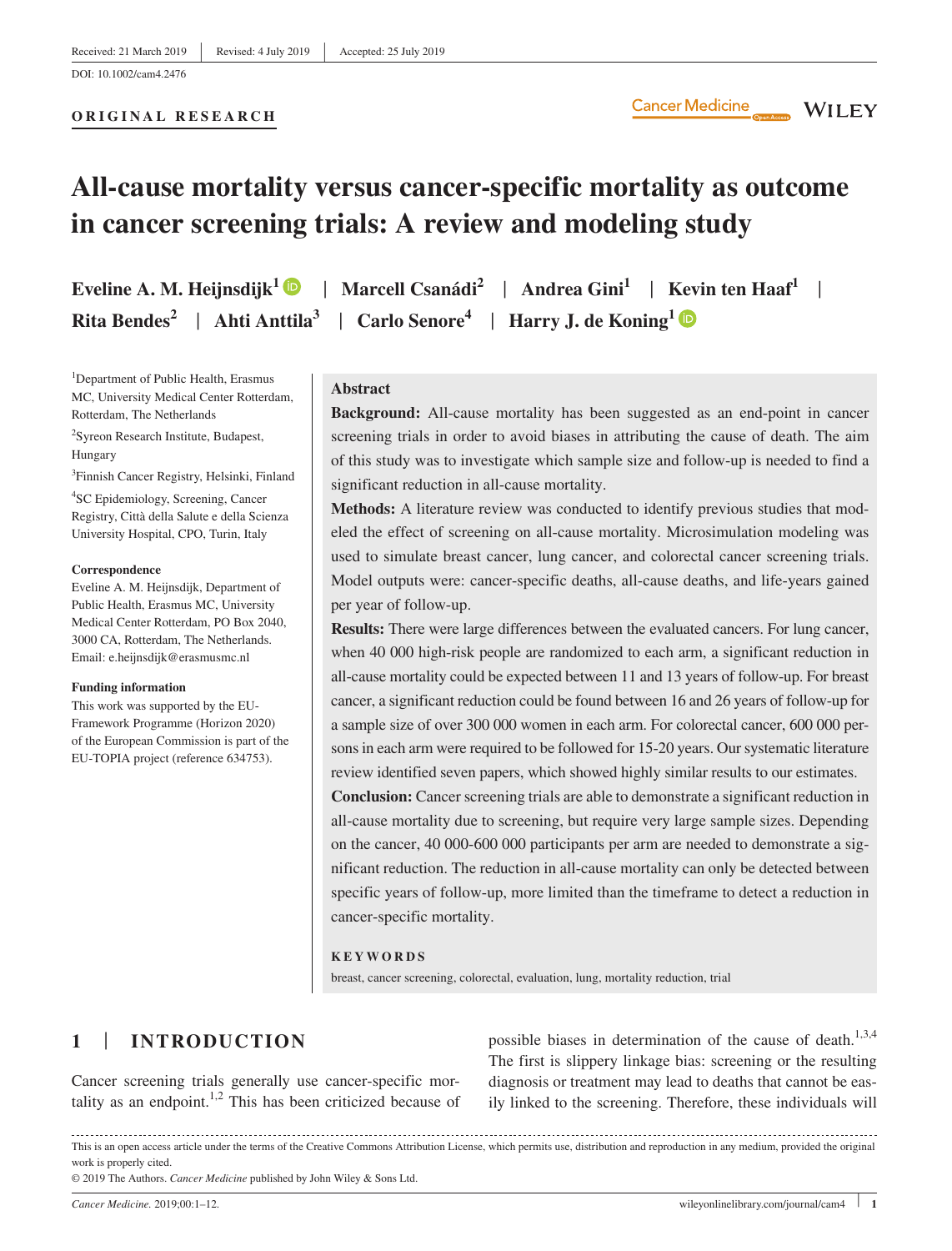be classified under other cause deaths, instead of deaths related to the cancer. Because more people in the screen arm can experience this cause of death, this bias is in favor of screening.<sup>1</sup> The second is sticky diagnosis bias: because the target cancer will be diagnosed more frequently in the screened group than in the control group, deaths may be more likely to be attributed to the target cancer in the screened group. Therefore, the cancer‐specific mortality will be biased against screening.<sup>1</sup> Third, a decrease in cancer specific mortality should not be counter parted by an increase in deaths from other causes (corrected for follow‐up).

All-cause mortality is not affected by these biases. However, the major drawback is that since only a few percent of individuals in a screening trial will die from the cancer for which is being screened, the power of a screening trial to detect a difference in all‐cause mortality is very low. Even the most common cancers account for only 3%‐4% of all deaths. Thus, a 20% cancer-specific mortality reduction would translate to at most a 0.8% reduction in all‐cause mortality. Therefore, to detect a significant reduction in all-cause mortality the trial would require a large sample size, estimated to up to 2.6 million participants.<sup>5-9</sup> Nevertheless, there are many reviews and commentaries published to criticize screening trials for the lack of a reduction in all‐cause mortality, for example.<sup>3,10-12</sup>

To date, the only cancer screening trial targeting a single cancer type, which showed a significantly reduced allcause mortality is the US National Lung Cancer Screening Trial.<sup>13</sup> In this trial 26 722 participants were randomized to low‐dose computed tomography (CT) screening and 26 732 participants to chest radiography screening. After 6.5 years of follow‐up the lung cancer mortality rate ratio (RR) was 0.80 (95% confidence interval (CI): 0.73‐0.93) for the CT arm, compared to the radiography arm, and the all‐cause mortality rate ratio was 0.93 (95%CI: 0.86-0.99).<sup>13</sup>

No other cancer screening trials have shown a significant difference in all-cause mortality. Even some large trials (more than 100 000 participants) such as the Two-county (breast cancer), $^{14,15}$  ERSPC (prostate cancer), $^{16}$  PLCO, UKFSST, and Nottingham (colorectal cancer),  $17-19$  that did show a reduction in cancer‐specific mortality failed to show a statistically significant effect in all‐cause mortality. A meta‐analysis of the Swedish breast cancer trials (247 010 participants) showed a nonsignificant effect on all‐cause mortality (RR 0.98; 95%CI:  $0.96-1.00$ .<sup>14</sup> For colorectal cancer, a meta-analysis of four flexible sigmoidoscopy trials, including 458 000 participants, found a statistically significant effect on all‐cause mortality (RR 0.975; 95%CI: 0.959‐0.992).20 Recently, the Prostate Lung Colorectal Ovarian (PLCO) trial including 154 887 participants screened for three cancers showed a reduction in allcause mortality (RR 0.966; 95%CI: 0.943-0.989).<sup>21</sup>

Aside from the cause of death, the timing of evaluating the effects of screening is also important.<sup>22</sup> In the first years

after the start of a screening trial, no substantial difference in cancer‐specific or all‐cause mortality can be expected. However, after a long follow‐up, when almost all participants have died, no difference in all-cause mortality can be expected, while a reduction in cancer‐specific mortality could still be detected.

The aim of this study was to assess in three simulated screening trials (lung, breast, and colorectal cancer): (a) the current available evidence on the possible effect of screening on all‐cause mortality; and (b) the sample size and follow‐up period to find an all‐cause mortality reduction due to cancer screening. The results of this study can be used to inform the debate on all‐cause mortality as an endpoint of screening trials.

## **2** | **METHODS**

## **2.1** | **Systematic review**

We performed a systematic review to find previous modeling studies that have evaluated the effect of screening programs on all‐cause mortality through Scopus and Web of Science databases. The query consisted of four linked baskets of keywords. The first basket was the cancer sites: breast, lung, colorectal (colon and rectal were also used separately). The second focused on synonyms for screening (including early diagnosis, early detection, and cancer prevention). The third basket focused on combinations of phrases describing outcomes, including all‐cause mortality, overall mortality, all‐cause death, and overall death. The fourth basket included keywords for modeling. In case of Scopus, keywords were limited to title/abstract for the phrases describing the cancer types and screening. In both databases two additional filters were applied: Article or Review type records + English language records (Appendix 1). The records from the databases were downloaded on 20 November 2018.

The hits were checked for duplicates. All papers were screened for title and abstract by two independent researchers. On the basis of the predefined study eligibility criteria, we defined the following exclusion categories: no abstract/no author, not lung/breast/colorectal cancer, not cancer screening, not modeling, no mortality data. Disagreements between the independent researchers regarding the inclusion were resolved by consensus. Two independent researchers conducted the full‐text review of all included papers. The full‐text review applied the following exclusion criteria: no population level data on overall mortality or life‐years gained, data are not based on modeling and data are available only on lifeyears gained.

The included articles were subjected to duplicated data extraction completed by two experts independently. Disagreements were resolved by consensus.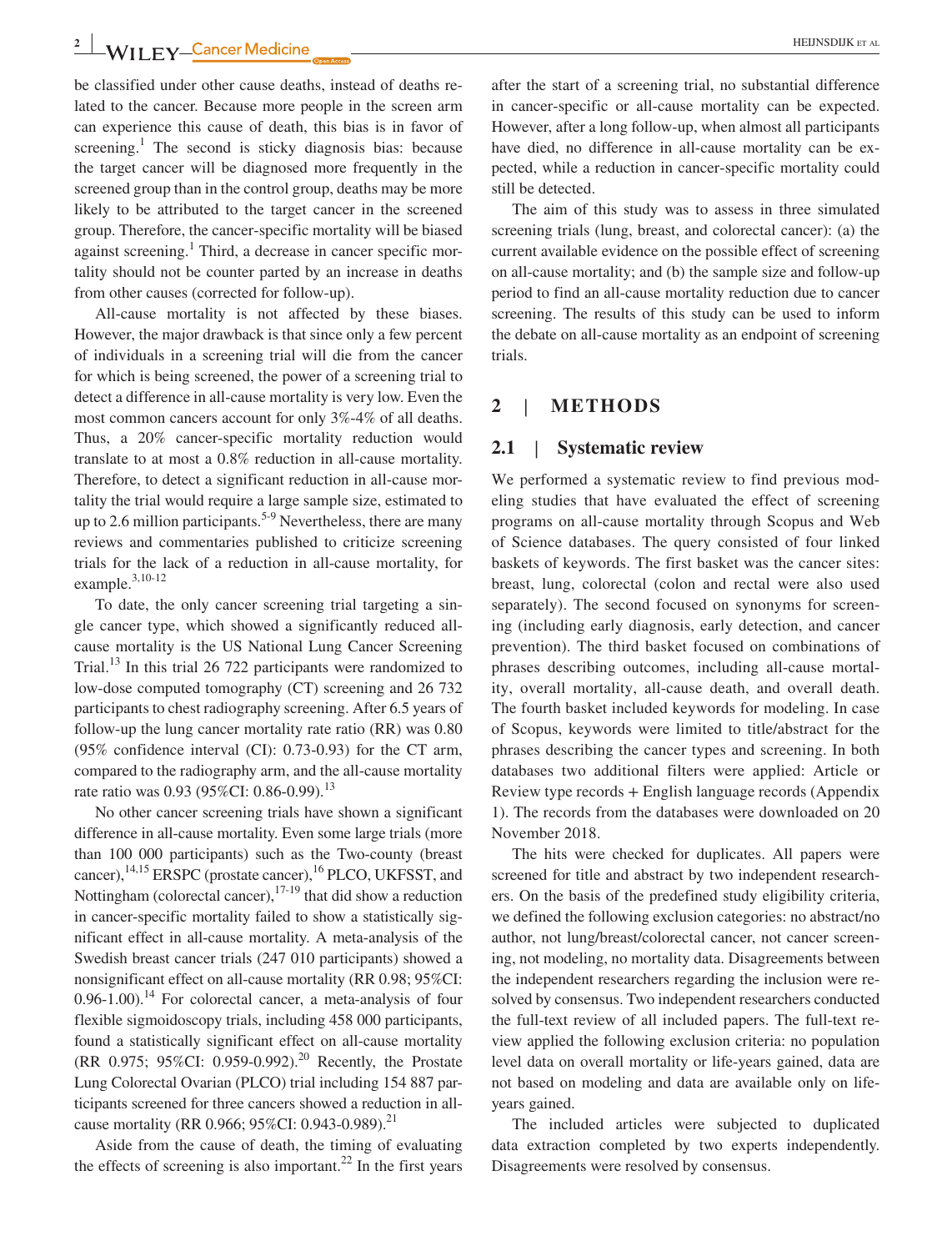### **2.2** | **MISCAN modeling**

To evaluate the effect of screening on cancer‐specific mortality, all-cause mortality, and life-years gained, we used the MIcrosimulation SCreening ANalysis (MISCAN) lung, breast, and colorectal cancer models. The natural history of cancer is modeled by a progression through preclinical stages. At each preclinical stage, a tumor may be clinically diagnosed or progress to the next preclinical stage. Screening may detect the tumor in an earlier preclinical stage, which can improve the prognosis.

The lung cancer model uses a two-stage clonal expansion model which estimates a person's risk of lung cancer as a function of age and smoking history. The model simulates the natural history of lung cancer for four different histologies: adenocarcinoma, squamous cell carcinoma, other non‐small‐ cell carcinoma, and small cell carcinoma. The parameters of the model are calibrated to the NLST and the PLCO trial.<sup>13,23</sup> A detailed description of the model can be found in ten Haaf et al 2015.24

In the breast cancer model, the natural history of breast cancer is modeled as a progression through five preclinical stages (DCIS, T1A, T1B, T1C, and T2+). Survival after clinical diagnosis or screen detection is based on data of the Dutch nationwide screening program. Survival rates after screen detection are estimated using data from the Swedish randomized controlled trials.14,15,25,26 Probabilities of receiving adjuvant treatment (hormonal therapy, chemotherapy, or a combination of the two) and survival rates are incorporated using data from Dutch regional comprehensive cancer centers (by age, stage, and calendar year) and from the Early Breast Cancer Trialists' Collaborative Group (EBCTCG) meta‐analysis.27 A detailed description of the model has been published before.<sup>28</sup>

In the colorectal model, multiple adenomas can occur and can progress from small  $(<5$  mm), to medium  $(6-9$  mm) to large adenomas  $(>10 \text{ mm})$  and eventually to cancer stage I-IV. The parameters of the model were calibrated using data on the age‐specific, stage‐specific, and localization‐specific incidence of colorectal cancer in the Netherlands (before the introduction of screening), the age-specific prevalence of adenomas as reported in autopsy studies, and the results of several screening trials.17,29,30 The model is described in detail in van der Meulen et al.<sup>31</sup>

Three hypothetical cancer screening trials were modeled: annual CT lung cancer screening for ages 55‐80 for men and women who smoked at least 30 pack‐years and who currently smoke or quit less than 15 years ago (United States Preventive Services Task Force recommendations); biennial breast cancer mammography screening for women between ages 50‐69; and one‐time flexible sigmoidoscopy for men and women between age 55‐75. The attendance rates were assumed to be 75% for lung cancer, 80% for breast cancer, and 73% for colorectal cancer. In the simulated control arms participants were not screened. We modeled populations with a uniform age distribution among the eligible screening ages at the start of each trial, because most trials are designed that way. Therefore, some of the simulated individuals will have had only one invitation to attend a screen. The models used a cure rate to model the effect of screening: patients with a screen detected cancer were either cured (and did not die from the cancer anymore) or were not cured and died at the same time they would have died without having been screened. The proportion that was cured, and the baseline survival were both dependent on cancer stage and age at diagnosis. In the colorectal model, screen detected cases were assigned a one‐ stage better survival than the one for the clinically detected cases. This was because the stage‐specific survival of screen‐ detected colorectal cancer cases as seen in RCTs on guaiac fecal occult blood testing was substantially more favorable

The output of the models were the number of cancerspecific deaths, all-cause deaths, and the life-years (until all‐cause death), for each year of follow‐up. The simulations were performed with a sample size of 10 million people eligible for screening, to reduce stochastic variation. For each year of follow-up a 95% confidence interval (2sided) was calculated for the relative incidence rate ratios for the number of cancer-specific and all-cause deaths in each arm. When the confidence interval of the rate ratio was below 1 the results was determined statistically significant. The outputs of the runs were used to estimate the expected effects when using sample sizes between 2000 and 600 000 (in different step sizes as demonstrated in Figures 2-4) individuals in each arm, scaled from the 10 million simulated.

than that of clinically detected colorectal cancer, even after

## **3** | **RESULTS**

## **3.1** | **Systematic review**

correcting for lead-time bias. $32$ 

The search resulted in 799 hits in Scopus and 594 in Web of Science. After removing 143 duplicates, 1250 records were screened. The title/abstract screening resulted in 103 papers eligible for full-text screening. The full-text screening yielded seven papers to include for data extraction. The complete flowchart of the literature review (based on the PRISMA statement<sup>33</sup>) is described in Figure 1.

Out of the seven modeling papers, three investigated lung cancer screening with  $CT<sup>34-36</sup>$  two mammography screening, $37,38$  one FOBT testing, $39$  and one mammography and sigmoidoscopy<sup>9</sup> (Table 1). Four papers used a simple mathematical calculation to estimate the effect of screening, one used a Markov model, one applied patient level microsimulation, and in one case the study design was not clear. Four papers were studying European populations, two the US and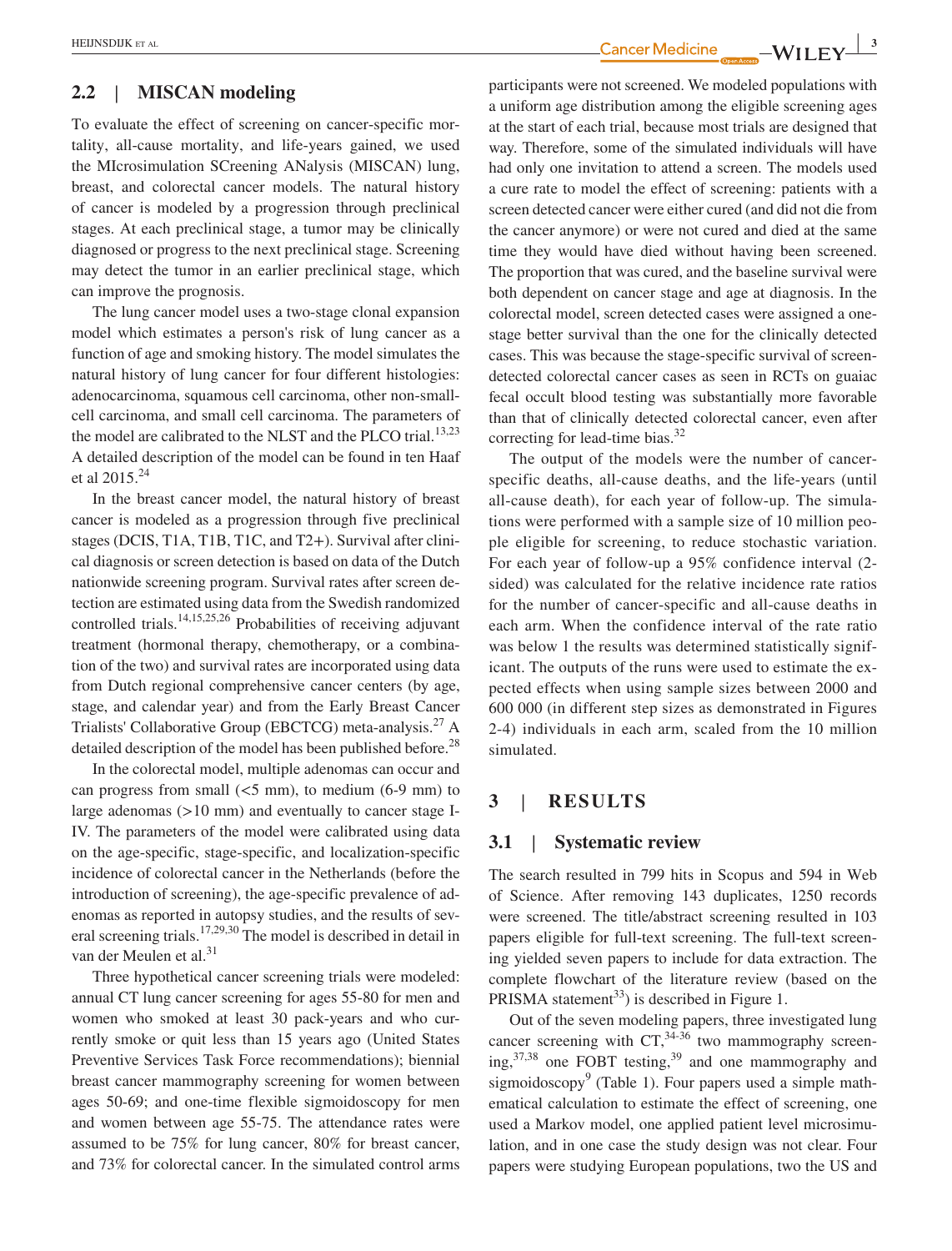

one the Australian population. Although most papers included did not report whether the all‐cause mortality reduction was significant and the reductions were small: 1.4%‐3.6% for lung cancer, 0.4%‐1.8% for breast cancer, and 0.5%‐1.2% for colorectal cancer (Table 1).

### **3.2** | **Modeling**

## **3.2.1** | **Lung cancer**

In the control arm there were 96 lung cancer deaths per 1000 high-risk participants after life-time follow-up (Table 2), compared to 76 in the screen arm (17% less). The maximum difference in all-cause mortality was 10 deaths after 15 years. In total, 1000 high‐risk participants in the screened arm lived 195 years longer (on average 71 days per participant, or 9.8 life‐years saved per lung cancer death prevented). A significant difference in lung cancer mortality could be shown after 16 years of follow‐up for a sample size of 2000 high‐risk people in each arm (Figure 2). With larger sample sizes, a significant difference could be found after 3 years. To show a significant effect in all‐cause mortality, 11‐13 years of follow‐up, and minimal 40 000 high‐risk persons were needed in each arm.

#### **3.2.2** | **Breast cancer**

There were 29 breast cancer deaths per 1000 women in the control arm after life‐time follow‐up (Table 2) and 22 in the screen arm (24% less). The maximum difference in all‐cause mortality was four deaths after 25 years. In total, 1000 women in the screened arm lived 88 years longer (on average 32 days per woman, or 12.6 life‐years saved per breast cancer death prevented). In the simulated cancer trial, 6000 women in each arm were needed to show a significant difference on breast cancer mortality after 21 years of follow‐up (Figure 3). With increasing sample size, a significant difference could be shown after 3 years. A significant difference in all‐cause mortality could be expected between 16‐26 years of follow‐up and a minimal sample size of more than 300 000 women in each arm.

## **3.2.3** | **Colorectal cancer**

In the control arm there were 23 colorectal cancer deaths per 1000 participants after life-time follow-up (Table 2), compared to 18 in the screen arm (22% less). The maximum difference in all-cause mortality was two deaths after 10‐20 years. In total, 1000 participants in the screened arm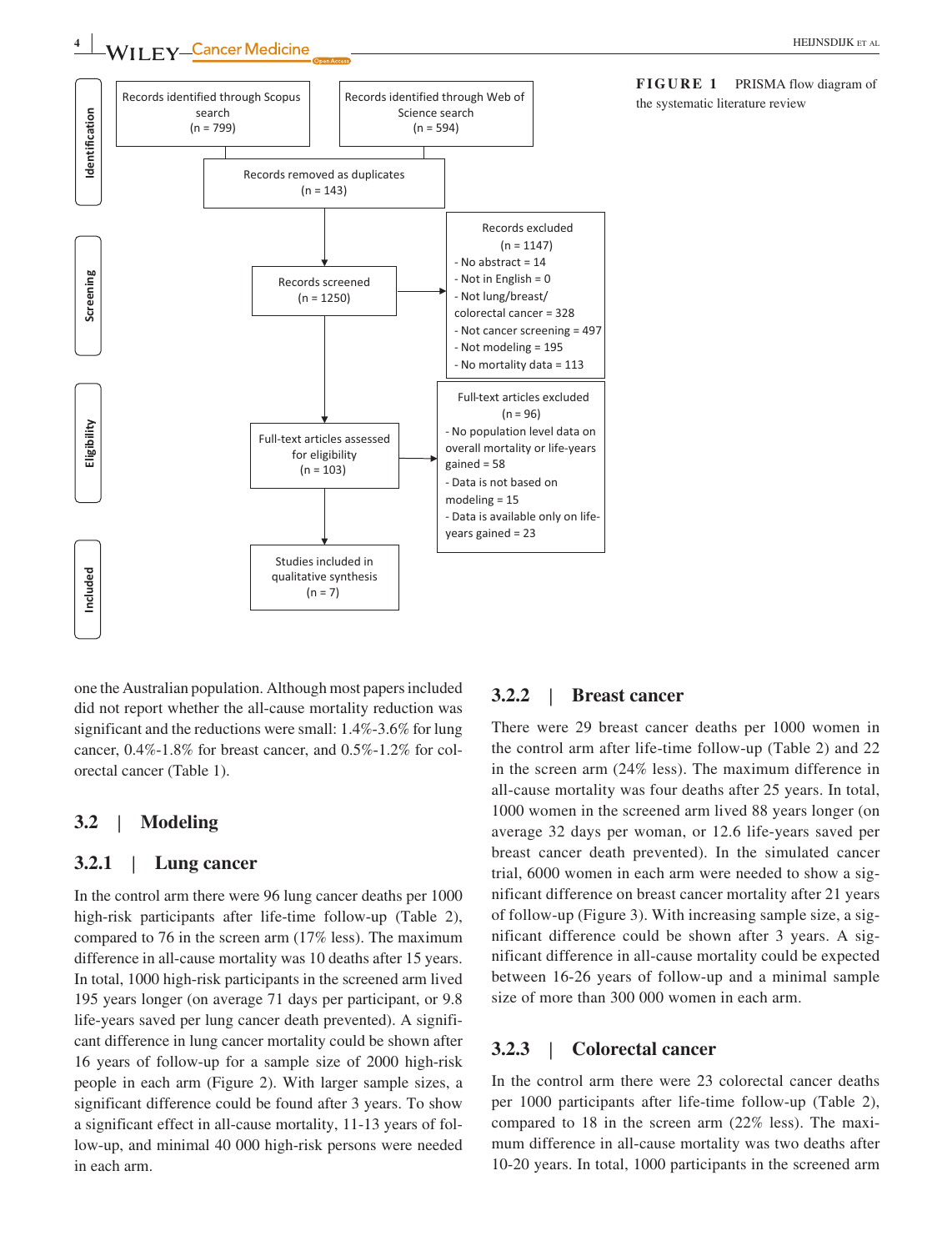**FIGURE 2** The period of follow-up in which a significant difference in lung cancer mortality (gray and black bars) or all‐cause mortality (black bars) can be found by number of high‐risk people (men and women who smoked at least 30 pack‐years and who currently smoke or quit less than 15 years ago) in each arm



**FIGURE 3** The period of follow-up in which a significant difference in breast cancer mortality (gray and black bars) or all‐cause mortality (black bars) can be found by number of women in each arm

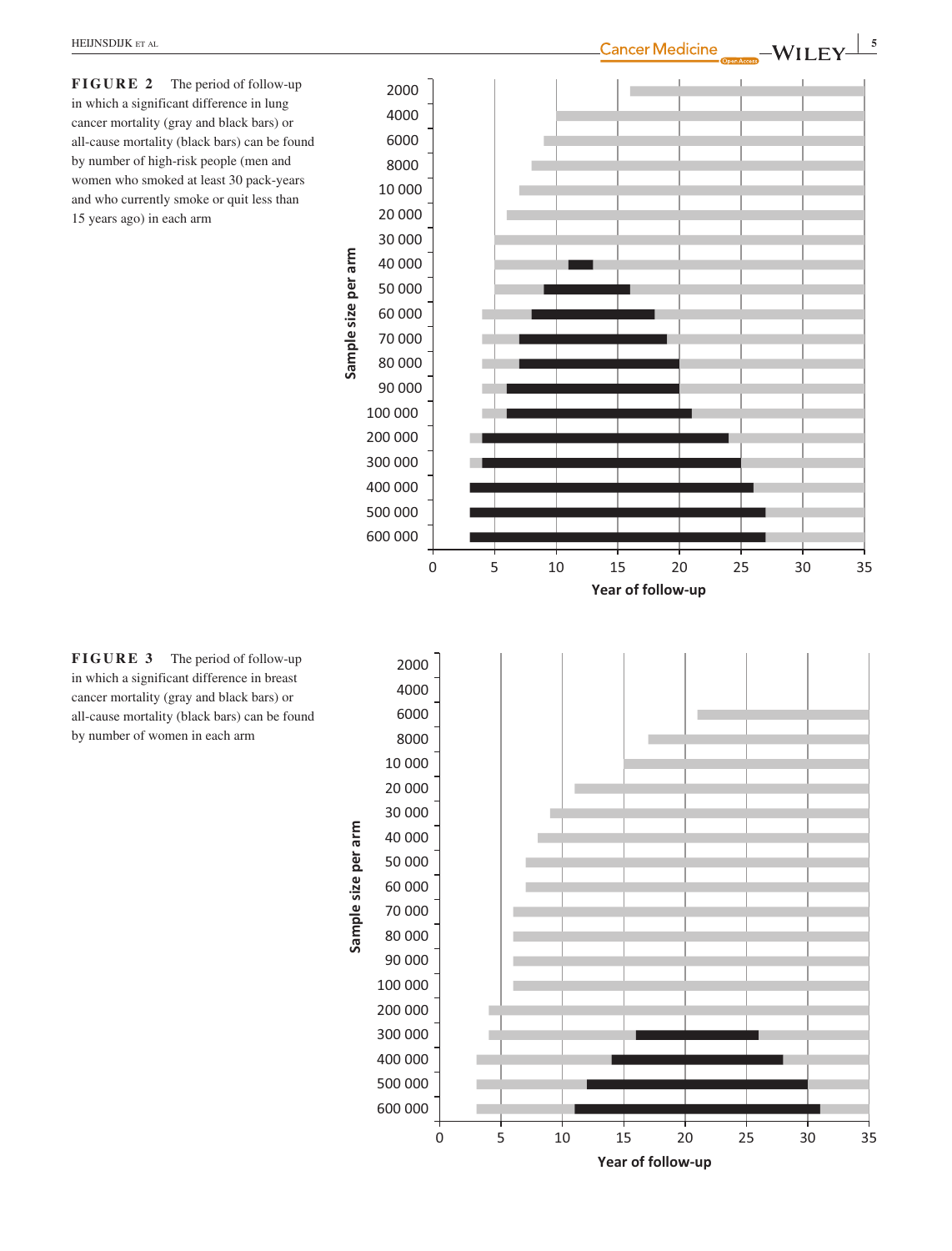

**FIGURE 4** The period of follow-up in which a significant difference in colorectal cancer mortality (gray and black bars) or all‐cause mortality (black bars) can be found by number of people in each arm using flexible sigmoidoscopy once in a lifetime in the screened arm

lived 41 years longer (on average 15 days per participant, or 8.2 life-years saved per colorectal cancer death prevented). A significant difference in colorectal cancer mortality could be shown after 18 years for a sample size of 8000 people in each arm (Figure 4). With larger sample sizes, a significant difference could be found after 4 years. To show a significant effect in all‐cause mortality, 12 years of follow‐up and minimal 600 000 people were needed in each arm.

An example of the confidence intervals of the rate ratios of cancer‐specific mortality and all‐cause mortality is presented in Appendix 3.

# **4** | **DISCUSSION**

The results show that cancer screening trials are potentially able to demonstrate a significant reduction in all‐cause mortality due to screening, as long as the sample sizes of the trials are very large. Depending on the type of cancer 40 000 to 600 000 participants per arm are needed to demonstrate a significant reduction. On the other hand, timing is also important. For the smallest possible sample sizes, a significant effect can only be demonstrated between 11 to 20 years of follow‐up. Besides differences in natural history of the cancers, also differences in screening ages, intervals, and the improvement in prognosis due to screening influence the

required sample size. The model predictions were close to the predictions found in the literature review.

The differences in results between the three cancer types relate to the natural history of the cancers: the incidence level, lead‐time, and survival. A lung cancer screening trial that includes high‐risk individuals has the most potential to demonstrate a significant effect in all-cause mortality at reasonable sample sizes. This is because of the high incidence of the disease and the low survival rate. In addition, lung cancer is generally fast-growing and has a short lead-time, therefore a significant effect can already be demonstrated after a few years. In contrast, colorectal cancer grows slower, the lead‐ time is longer and the survival is higher. Therefore, the sample size needs to be much larger and the follow‐up longer.

In most cases, the required sample size exceeds the sample sizes of the trials that have been performed: breast cancer screening trials had between 20 000 and 80 000 participants, $3\overline{3}$ lung cancer screening trials 2400 and 54 000 participants,<sup>13,40</sup> and colorectal cancer screening trials 30 000 and 180 000 participants.<sup>11</sup> Therefore, it is not surprising that a reduction in all-cause mortality has been found in just one lung cancer screening trial so far. It would be unrealistic to require that cancer screening trials lead to a reduction in all‐cause mortality, given that their primary aim is to evaluate the potential to reduce a cancer‐specific mortality. However, other‐ cause mortality should be carefully monitored in screening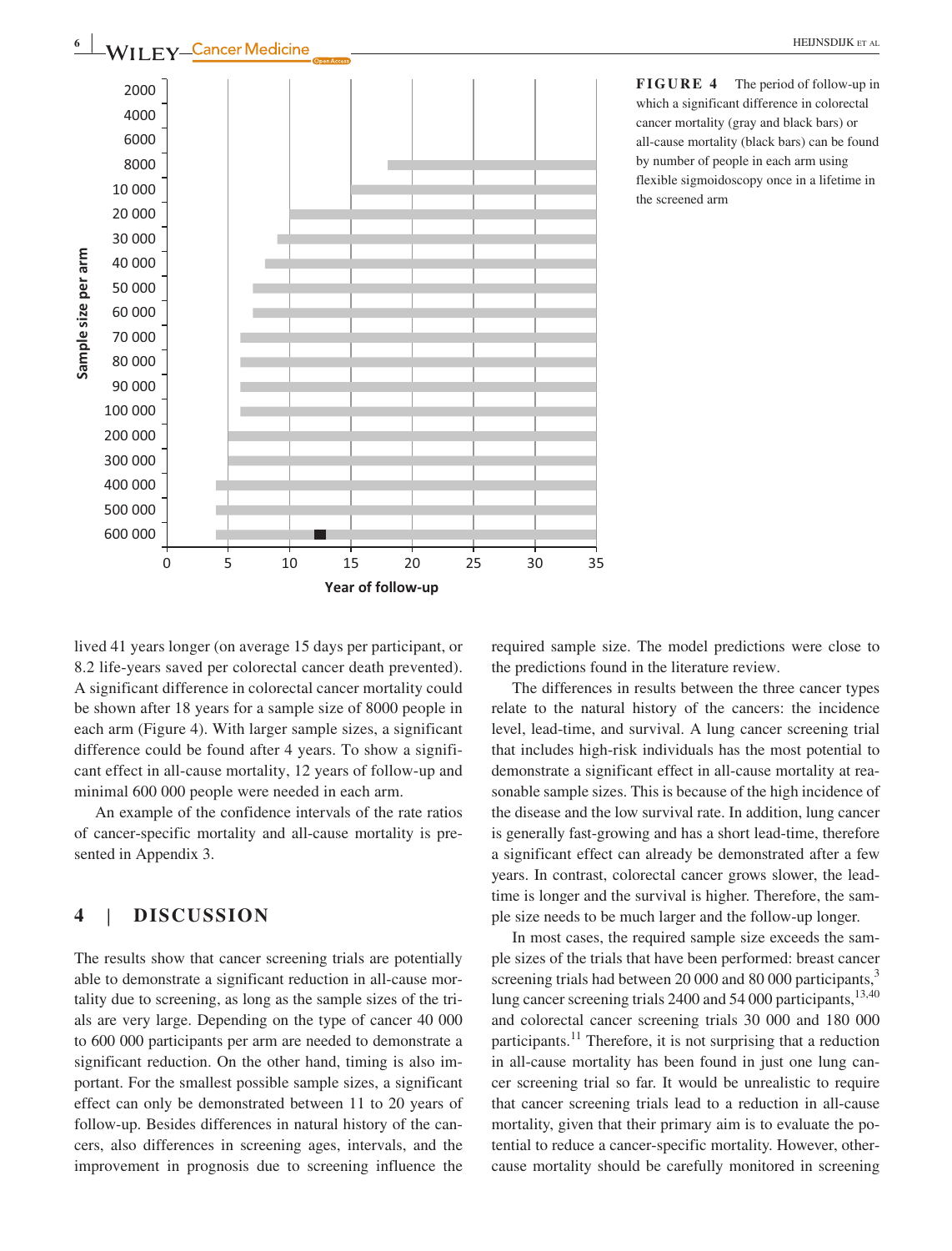| $\blacksquare$<br>TABLE  |                |                                               | The results of the systematic review. The characteristics and results of the included papers are described and compared with MISCAN modeling estimates                                         |                                                                                                                                                         |                                                                                                                                    |                                                                                                                     |                                                                          |                                                                                                                                                                 |
|--------------------------|----------------|-----------------------------------------------|------------------------------------------------------------------------------------------------------------------------------------------------------------------------------------------------|---------------------------------------------------------------------------------------------------------------------------------------------------------|------------------------------------------------------------------------------------------------------------------------------------|---------------------------------------------------------------------------------------------------------------------|--------------------------------------------------------------------------|-----------------------------------------------------------------------------------------------------------------------------------------------------------------|
| reference<br>Article     | Cancer<br>type | Name of the<br>parameter<br>measured          | Results of the measured<br>parameter                                                                                                                                                           | Model type                                                                                                                                              | Modelled population                                                                                                                | Screen program                                                                                                      | predictions<br>Timeframe<br>for model                                    | Comparing results with<br>MISCAN estimates                                                                                                                      |
| Carreras,<br>$2012^{34}$ | Lung           | All-cause smok-<br>ing attributable<br>deaths | Reduction for the screened<br>Women: 1.4%, 1.5%, 2.3%<br>Men: 1.8%, 1.6%, 1.9%<br>population after 5, 15,<br>25 years:                                                                         | tions were based on<br>Modeling assump-<br>Model type is not<br>clearly defied<br>NLST trial                                                            | tween 1986 and 2009<br>with Italian smoking<br>Italian population be-<br>(model adjusted<br>habits)                                | annual CT screen-<br>and former heavy<br>Three rounds of<br>ing for current<br>55-74 years<br>Age range:<br>smokers | $(5, 15 \text{ and}$<br>2015-2040<br>2015-2030<br>2015-2020<br>25 years) | all-cause deaths and not<br>smoking-attributable<br>MISCAN estimates<br>Not comparable<br>death.                                                                |
| $2005^{35}$<br>Manser,   | Lung           | mortality<br>All-cause                        | Reduction in all-cause mortal-<br>ity - screening vs. control<br>arm: 2.1%                                                                                                                     | Using 10 different<br>health states with<br>a cycle period of<br>Markov model:<br>3 months                                                              | arm of 10 000 high-<br>Australian cohorts:<br>Screen and control<br>risk male smokers<br>Two hypothetical                          | Annual CT screen-<br>ing for high-risk<br>male current<br>$60-64$ years<br>Age range<br>smokers <sup>a</sup>        | 15 years after<br>the onset of<br>screening                              | 1.9% after 15 years<br><b>MISCAN</b> estimates:<br>Comparable                                                                                                   |
| McMahon,<br>$2008^{36}$  | Lung           | Number of all-<br>cause deaths                | cohort - screening vs. control<br>15 years: 1.9% (501 vs. 510.7)<br>.162.8)<br>the<br>vs.<br>Relative reduction for<br>10 years: 2.9% (293.6<br>6 years: 3.6% (157 vs.<br>302.3)<br>$\rm{arm}$ | Model: Patient-level<br>individual heteroge-<br>neity in risk factors<br>Lung Cancer Policy<br>model considering<br>microsimulation<br>and event rates. | CT screening study:<br>enrollment: January<br>mean age: 59 years,<br>Mayo Clinic helical<br>to December 1999<br>1520 participants, | current and former<br>Annual helical CT<br>examinations for<br>50-85 years<br>Age range:<br>smokers                 | 15 years after<br>enrollment<br>the study<br>6,10 and                    | after 6, 10 and 15 years<br>2.3%, 2.4% and 1.9%<br>MISCAN estimates:<br>Comparable<br>respectively                                                              |
| Marshall,<br>$2005^{37}$ | <b>Breast</b>  | Number of all-<br>cause deaths                | vs. 275)<br>vs. 275)<br>women - screening vs. con-<br>Relative reduction for 1000<br>Age 50-75:1.1% (272<br>Age 40-75:1.5% (271<br>trol arm                                                    | Database: Centers for<br>based on US mortal-<br>Disease Control and<br>Mathematical model<br>Prevention<br>ity rates                                    | US women                                                                                                                           | Biennial mammog-<br>Age range: 40-75<br>raphy screening<br>and 50-75 years                                          | until age 75<br>From age 40                                              | MISCAN uses different<br>1.1% after 10-20 years<br>age range: screening<br>MISCAN estimates:<br>Comparable with<br>limitation<br>age 50-69                      |
| Pharoah,<br>$2013^{38}$  | <b>Breast</b>  | Number of all<br>cause deaths                 | cohort - screening vs. control<br>arm: 0.4% (217 192 vs. 217<br>Relative reduction for the<br>983)                                                                                             | Mathematical model<br>based on life tables<br>National Statistics<br>Wales using data<br>from Office for<br>of England and                              | 364 500 for both the<br>England and Wales<br>729 000 50-year old<br>screen and control<br>women in 2009 in<br>arms                 | after until the age<br>three years there-<br>age 50 and every<br>Mammography at<br>of 70                            | 35 years of<br>follow-up                                                 | (Continues)<br>MISCAN uses biennial<br>screening instead of<br>$0.3\%$ after 35 years<br>MISCAN estimates:<br>Comparable with<br>every three year<br>limitation |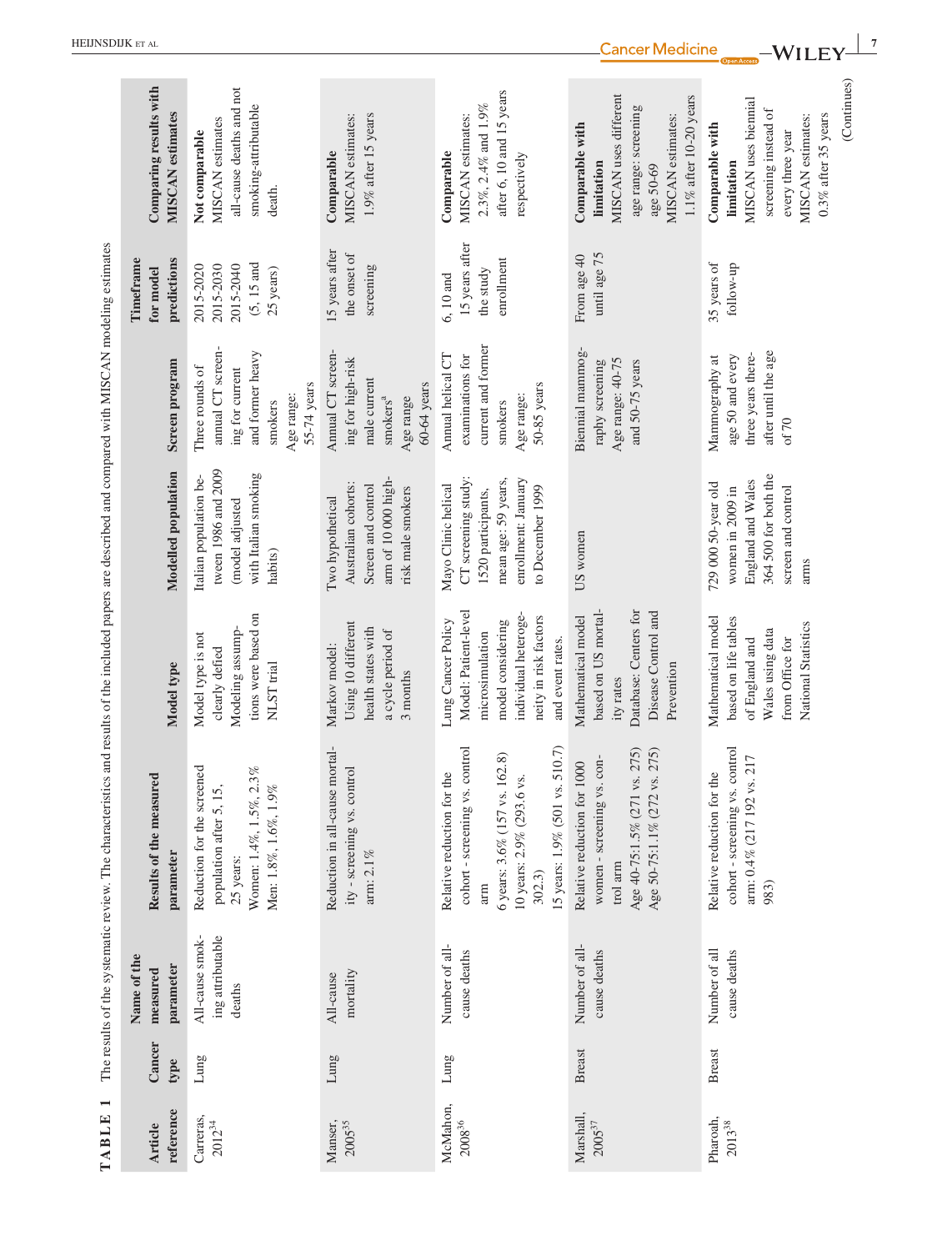| TABLE 1 (Continued)               |                |                                                                      |                                                                                                                                                                          |                                                                                                                                             |                                                                                                             |                                                                           |                                                                  |                                                                                                                   |
|-----------------------------------|----------------|----------------------------------------------------------------------|--------------------------------------------------------------------------------------------------------------------------------------------------------------------------|---------------------------------------------------------------------------------------------------------------------------------------------|-------------------------------------------------------------------------------------------------------------|---------------------------------------------------------------------------|------------------------------------------------------------------|-------------------------------------------------------------------------------------------------------------------|
| reference<br><b>Article</b>       | Cancer<br>type | Name of the<br>parameter<br>measured                                 | Results of the measured<br>parameter                                                                                                                                     | Model type                                                                                                                                  | Modelled population                                                                                         | Screen program                                                            | Timeframe<br>predictions<br>for model                            | Comparing results with<br>MISCAN estimates                                                                        |
| Sigurdsson,<br>2013 <sup>39</sup> | Colon          | All deaths (also<br>all premature<br>referred as<br>deaths)          | Reduction due to screening<br>Norway: 0.9%; Sweden:<br>Denmark: 0.8%; Finland:<br>0.5%; Iceland: $0.6\%$ ;<br>program by country<br>$0.8\%$                              | countries and WHO<br>Mathematical model<br>based on Cochrane<br>banks from Nordic<br>mortality database<br>meta-analysis,<br>national data- | the period 2005-2009<br>Iceland population for<br>population in 2009<br>Denmark, Finland,<br>Norway, Sweden | Biannually FOBT<br>screening for<br>55-74 years<br>Age range:<br>10 years | the age group<br>$55-65$ at the<br>10 years for<br>start         | $0.6\%$ after 10 years<br>MISCAN estimates:<br>MISCAN uses FIT<br>Comparable with<br>screening test<br>limitation |
| $2018^{9}$<br>Stang,              | <b>Breast</b>  | cause mortality<br>Age-standard-<br>ized mortality<br>rates for all- | UK (England & Wales): 1.7%;<br>mortality rate with screening<br>Expected reduction all-cause<br>Germany: 1.8%                                                            | reduction from trials<br>specific relative rate<br>cause mortality rate<br>Mathematical model<br>based on disease-<br>and expected all-     | Wales) and Germany<br>UK (England &                                                                         | Mammography age<br>50-69 years                                            | (in references<br>Not reported<br>11 years of<br>follow-up)      | $1.2\%$ after 11 years<br>MISCAN estimates:<br>Comparable                                                         |
| 20189<br>Stang,                   | Colon          | cause mortality<br>Age-standard-<br>ized mortality<br>rates for all- | UK (England & Wales): $1.2\%$ ;<br>mortality rate with screening<br>Expected reduction all-cause<br>Germany: 1.0%                                                        | reduction from trials<br>specific relative rate<br>cause mortality rate<br>Mathematical model<br>based on disease-<br>and expected all-     | Wales) and Germany<br>UK (England &                                                                         | Flexible sigmoi-<br>doscopy age<br>55-64 years                            | (in references<br>of follow-up)<br>$11-12$ years<br>Not reported | $0.8\%$ after 11 years<br>MISCAN estimates:<br>Comparable                                                         |
|                                   |                |                                                                      | Abbreviations: CT, computed tomography; US, United States of America; WHO, World Health Organization; FOBT, fecal occult blood test; NLST, National Lung Screening Trial |                                                                                                                                             |                                                                                                             |                                                                           |                                                                  |                                                                                                                   |

In sensitivity analyses also female current smokers and other age groups.

a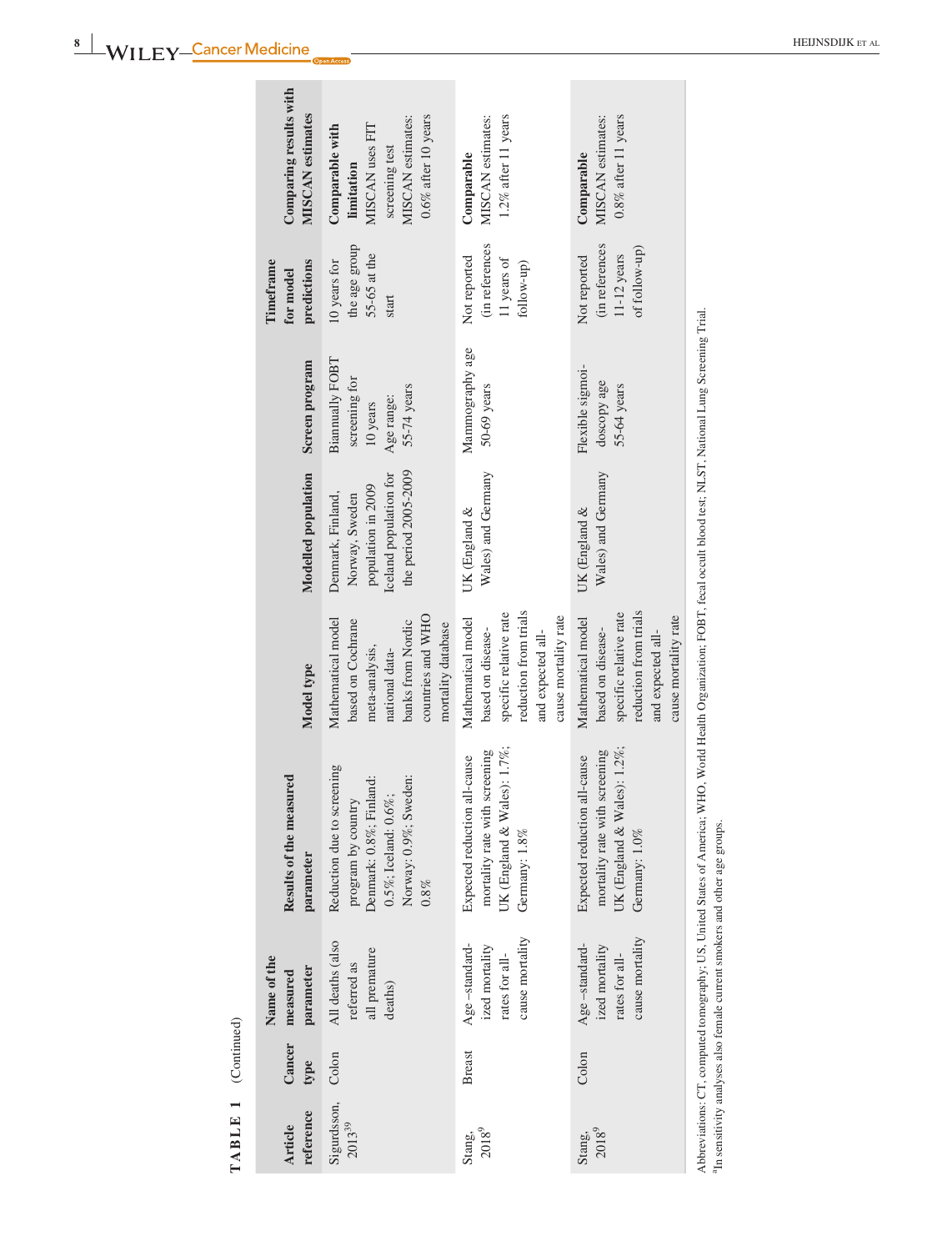**TABLE 2** The cumulative differences (diff) in cancer-specific deaths, all-cause deaths, and life-years per 1000 participants in each arm

| <b>Follow-up year</b>       | <b>Cumulative lung cancer deaths</b> |                  |                  |         | <b>Cumulative all-cause deaths</b> |                  | <b>Cumulative life-years</b> |         |                  |
|-----------------------------|--------------------------------------|------------------|------------------|---------|------------------------------------|------------------|------------------------------|---------|------------------|
|                             | control                              | screen           | diff             | control | screen                             | diff             | control                      | screen  | diff             |
| Lung cancer screening       |                                      |                  |                  |         |                                    |                  |                              |         |                  |
| $\mathfrak{S}$              | 19                                   | $17\,$           | $-2$             | 123     | 121                                | $-{\bf 2}$       | 4762                         | 4765    | 3                |
| 10                          | 41                                   | 32               | $-9$             | 300     | 293                                | $-7$             | 8712                         | 8739    | $27\,$           |
| 15                          | 60                                   | 46               | $-14$            | 494     | 484                                | $-10$            | 11730                        | 11 802  | 72               |
| 20                          | 76                                   | 58               | $-18$            | 680     | 671                                | $-9$             | 13787                        | 13 907  | 120              |
| 25                          | 87                                   | 67               | $-20$            | 829     | 822                                | $-7$             | 14 9 95                      | 15 15 5 | 160              |
| $30\,$                      | 92                                   | $72\,$           | $-20$            | 928     | 925                                | $-3$             | 15 5 8 3                     | 15 765  | 182              |
| 35                          | 95                                   | 75               | $-20$            | 978     | 977                                | $-1\,$           | 15 801                       | 15 9 93 | 192              |
| $40\,$                      | 96                                   | 76               | $-20$            | 996     | 996                                | $\boldsymbol{0}$ | 15 856                       | 16 05 1 | 195              |
| 45                          | 96                                   | 76               | $-20$            | 1000    | 1000                               | $\boldsymbol{0}$ | 15 863                       | 16 058  | 195              |
| Breast cancer screening     |                                      |                  |                  |         |                                    |                  |                              |         |                  |
| $\sqrt{5}$                  | $\mathbf{1}$                         | $\mathbf{1}$     | $\boldsymbol{0}$ | 32      | 32                                 | $\boldsymbol{0}$ | 4925                         | 4925    | $\boldsymbol{0}$ |
| $10\,$                      | $\mathfrak{Z}$                       | $\sqrt{2}$       | $-1$             | 82      | 81                                 | $-1$             | 9650                         | 9653    | 3                |
| 15                          | $\boldsymbol{7}$                     | $\mathfrak{S}$   | $-2$             | 159     | 157                                | $-2$             | 14 062                       | 14 072  | $10\,$           |
| $20\,$                      | 13                                   | $\boldsymbol{9}$ | $-4$             | 276     | 273                                | $-3$             | 17 990                       | 18 014  | 24               |
| $25\,$                      | 18                                   | 13               | $-5$             | 437     | 433                                | $-4\,$           | 21 221                       | 21 262  | 41               |
| 30                          | 23                                   | $17\,$           | $-6$             | 618     | 615                                | $-3$             | 23 581                       | 23 640  | 59               |
| 35                          | 27                                   | 20               | $-7$             | 790     | 787                                | $-3$             | 25 043                       | 25 117  | 74               |
| 40                          | 29                                   | 22               | $-7$             | 912     | 911                                | $-1$             | 25 767                       | 25 850  | 83               |
| 45                          | 29                                   | 22               | $-7$             | 977     | 976                                | $-1$             | 26 024                       | 26 110  | 86               |
| 50                          | 29                                   | 22               | $-7\,$           | 1000    | 1000                               | $\boldsymbol{0}$ | 26 070                       | 26 158  | $88\,$           |
| Colorectal cancer screening |                                      |                  |                  |         |                                    |                  |                              |         |                  |
| $5\,$                       | 3                                    | $\sqrt{3}$       | $\boldsymbol{0}$ | $71\,$  | $71\,$                             | $\boldsymbol{0}$ | 4834                         | 4835    | $\mathbf{1}$     |
| 10                          | $\tau$                               | $\sqrt{6}$       | $-1$             | 177     | 175                                | $-2$             | 9231                         | 9236    | $\mathfrak{I}$   |
| 15                          | 12                                   | 9                | $-3$             | 323     | 321                                | $-2$             | 12 9 98                      | 13 012  | 14               |
| 20                          | 16                                   | $12\,$           | $-4$             | 502     | 500                                | $-2$             | 15 943                       | 15 968  | 25               |
| 25                          | 19                                   | 15               | $-4$             | 683     | 682                                | $-1$             | 17 972                       | 18 005  | 33               |
| 30                          | $22\,$                               | $17\,$           | $-5$             | 835     | 834                                | $-1\,$           | 19 15 6                      | 19 19 4 | 38               |
| 35                          | $23\,$                               | $18\,$           | $-5$             | 935     | 935                                | $\boldsymbol{0}$ | 19711                        | 19751   | 40               |
| 40                          | 23                                   | $18\,$           | $-5$             | 984     | 984                                | $\boldsymbol{0}$ | 19 8 9 4                     | 19 9 35 | 41               |
| 45                          | 23                                   | 18               | $-5$             | 1000    | 1000                               | $\overline{0}$   | 19 9 27                      | 19 9 68 | 41               |

trials, to assure that screening does not increase all‐cause mortality.<sup>6,41</sup> Screening can increase the all-cause mortality when the screen test can lead to complications (e.g., colonoscopy), the treatment has complications, or when people that are screened maintain a unhealthy lifestyle due to a "health certificate effect" (e.g., smokers who continue smoking after a negative CT‐scan). A meta‐analysis of the breast cancer screening trials showed that the all-cause death rate was not significantly reduced by screening and that screening did not induce excess mortality.<sup>42</sup>

In the hypothetical trial a difference in all‐cause mortality could be found using 600 000 participants in each arm, whereas the meta-analysis of four flexible sigmoidoscopy trials of 458 000 participants already found a statistically significant effect on all-cause mortality (RR 0.975; 95%CI:  $0.959 - 0.992$ .<sup>20</sup> Maybe this difference in required sample size is related to the characteristics of the four trials (e.g., target age, life expectancy, cancer incidence, all-cause mortality correction) that were not taken fully into account in our simulation of an average trial. Another explanation is that the meta‐analysis found a significant result even though there was not the power to find it. Since a lot of countries implemented FIT screening, we also simulated a colorectal cancer screening trial using biennial FIT screening for the ages 55‐75. The results are very similar to the simulated flexible sigmoidoscopy trial (Appendix 2).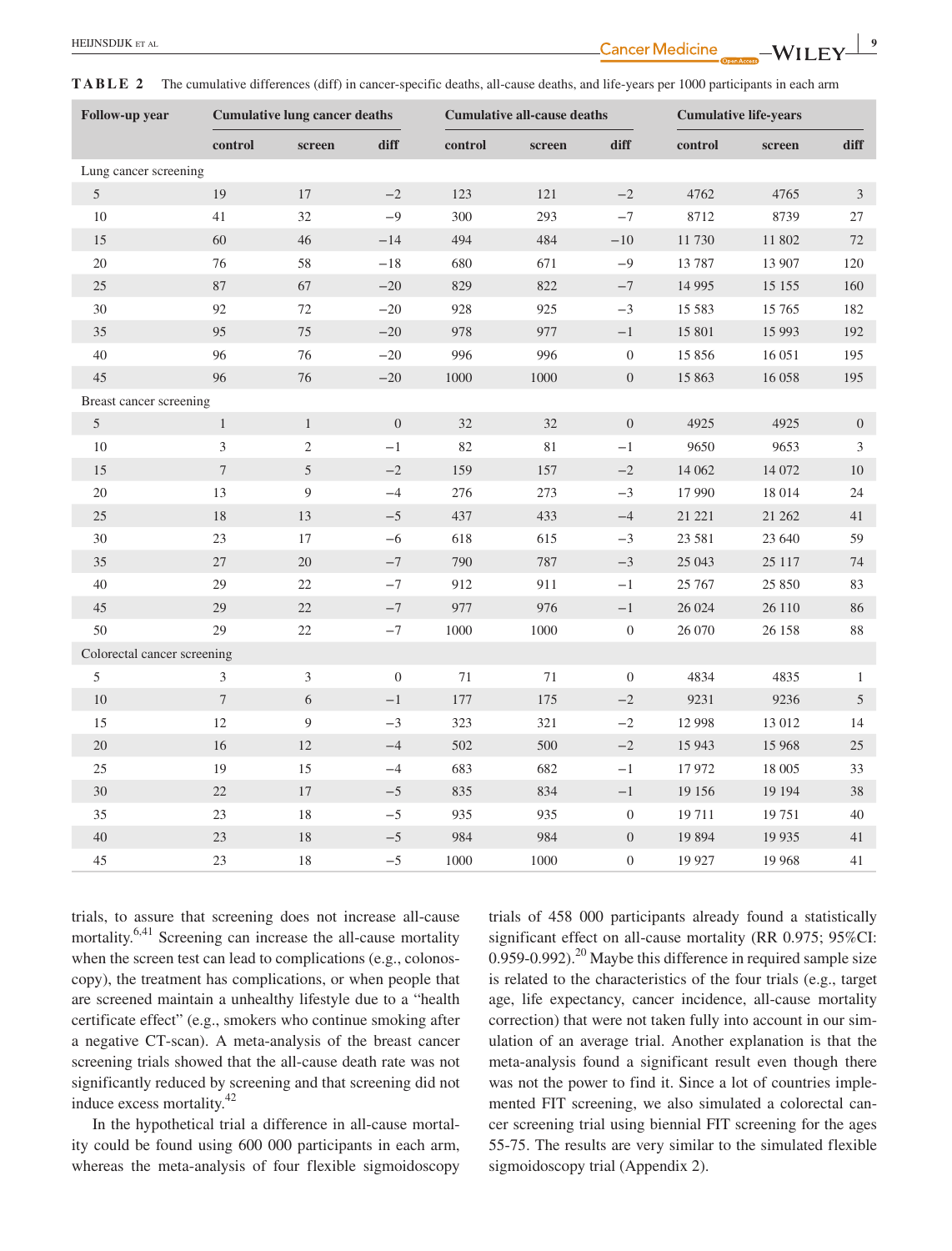A limitation is that we did not take a healthy screenee effect into account, which may lead to a smaller difference in all‐cause deaths. Also, the breast and lung cancer model did not include death due to cancer treatment. When more cancers are detected in the first years of a screening trial, or due to overdiagnosis, more deaths due to treatment are expected, especially for lung cancer patients who are often suffering from co-morbidities. Other cancers that can be included in this analysis are cervical and prostate cancer. The mortality of cervical cancer is probably too low in Western European countries to demonstrate a significant effect of screening on all‐cause mortality. Also, there have been no trials for cervical cancer screening. In prostate cancer, the mean age of dying for the disease is high. Therefore, it is not expected that an effect in all‐cause mortality can be found after the required follow‐up. Another limitation is that we used fixed attendance rates. Although we have chosen these attendance rates based on existing screening trials or programs, other attendance rates are possible and will influence the required sample size. All three models used a cure rate, in which the time of death of the cancer can not be extended by screening, which may lead to an underestimation of the cancer-specific mortality in the last years of follow‐up. For most years of follow-up in the simulated trials the difference in cancerspecific deaths between the screen arm and control arm was larger than the difference in all‐cause deaths. An explanation is that some of the subjects whose cancer death is prevented will die within the same 5‐year period from other causes. This probability of dying from other causes increases with increasing age.

Although there are only small differences the all‐cause deaths between the arms in most follow‐up years, there are large differences in the life‐years gained. The model simulations showed that, depending on the cancer, 41‐195 life‐years per 1000 participants are gained, which is equal to 8-12 lifeyears gained per cancer death prevented. The natural history of the disease is important: the younger the age at diagnosis, the more life‐years can be gained. However, life‐years gained after life‐time follow‐up have never been measured in screening trials and can only be derived by modeling. In our systematic review, the majority of modeling papers that did not report all‐cause mortality did report estimated life‐years gained as a result of screening.

A strong point of this analysis is that the models used to evaluate each cancer screening trial are all MISCAN models, which means the models have comparable structures and assumptions, although of course the models are calibrated to various data sources and levels of evidence. The required sample size is often calculated using existing statistical sample size formulas.<sup>9</sup> However, screening trials are too complex, due to lead‐time and overdiagnosis to calculate the reduction in cause‐specific mortality for each year of follow‐up without complex models.

In conclusion, cancer screening trials are in theory able to demonstrate a significant reduction in all‐cause mortality due to screening, but would require sample sizes that are larger than most trials that have been performed so far. Therefore, statements on all-cause mortality reductions due to screening can not be made on present cancer screening trials. In addition, a reduction in all‐cause mortality can only be demonstrated between specific years of follow‐up.

#### **ACKNOWLEDGMENTS**

We thank the Cancer Intervention and Surveillance Modeling Network (CISNET consortium; <http://cisnet.cancer.gov>) for important background discussions on information on breast cancer screening.

#### **CONFLICT OF INTERESTS**

All authors declare: Dr Heijnsdijk, Dr Gini, Csanádi, Bendes, Dr Senore, Dr Anttila report grants from EU‐ Framework Programme (Horizon 2020; Number 634753, PI: H.J. de Koning) of the European Commission, during the conduct of the study. Dr ten Haaf and Dr de Koning report grants and nonfinancial support from NELSON‐ Netherlands‐Leuven Lung Cancer Screening, grants from NIH/National Cancer Institute, nonfinancial support from International Association for the Study of Lung Cancer Strategic Screening Advisory Committee, grants from Sunnybrook Health Sciences, Toronto, Canada, grants from University of Zurich, Switzerland, outside the submitted work.

#### **MESSAGE**

Cancer screening trials are only able to demonstrate a statistically significant difference in all‐cause mortality when 40 000‐600 000 participants per arm are participating. In addition, this significant difference can only be observed between a limited period of follow‐up.

#### **AUTHORS CONTRIBUTIONS**

E.H. data curation, formal analysis, funding acquisition, investigation, methodology, validation, writing—original draft; M.C. data curation, formal analysis, investigation, methodology, validation, writing—review and editing; A.G., K.t.H formal analysis, investigation, methodology, validation, writing—review and editing; R.B. investigation, methodology, writing—review and editing; A.A., C.S. funding acquisition, writing—review and editing; H.de.K. conceptualization, funding acquisition, supervision, writing—review and editing.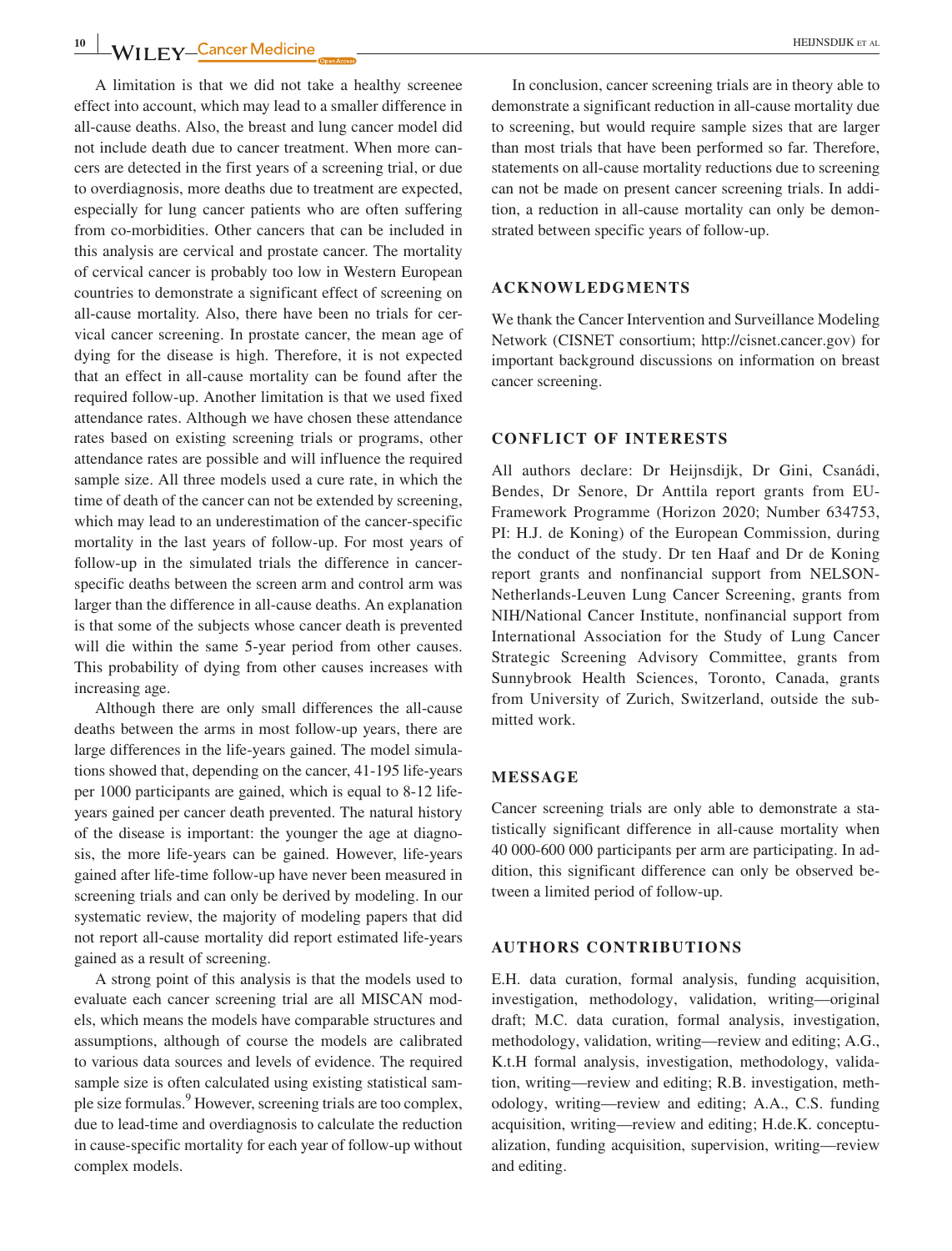## **DATA AVAILABILITY STATEMENT**

The data that support the findings of this study are available from the corresponding author upon reasonable request.

#### **ORCID**

*Eveline A. M. Heijnsdijk* [https://orcid.](https://orcid.org/0000-0002-4890-6069) [org/0000-0002-4890-6069](https://orcid.org/0000-0002-4890-6069)

*Harry J. de Koning* **[https://orcid.](https://orcid.org/0000-0003-4682-3646)** [org/0000-0003-4682-3646](https://orcid.org/0000-0003-4682-3646)

#### **REFERENCES**

- 1. Black WC, Haggstrom DA, Welch HG. All-cause mortality in randomized trials of cancer screening. *J Natl Cancer Inst*. 2002;94(3):167‐173.
- 2. Interventions IWGotEoC‐P, ed. *Breast cancer screening*. Lyon: International Agency for Research on Cancer; 2016.
- 3. Gøtzsche PC, Jorgensen KJ. Screening for breast cancer with mammography. *Cochrane Database Syst Rev*. 2013;6:CD001877.
- 4. Penston J. Should we use total mortality rather than cancer specific mortality to judge cancer screening programmes? Yes. *BMJ*. 2011;343:d6395.
- 5. Marmot MG, Altman DG, Cameron DA, Dewar JA, Thompson SG, Wilcox M. The benefits and harms of breast cancer screening: an independent review. *Br J Cancer*. 2013;108(11):2205‐2240.
- 6. Steele RJ, Brewster DH. Should we use total mortality rather than cancer specific mortality to judge cancer screening programmes? No. *BMJ*. 2011;343:d6397.
- 7. Tabar L, Duffy SW, Yen M‐F, et al. All‐cause mortality among breast cancer patients in a screening trial: support for breast cancer mortality as an end point. *J Med Screen*. 2002;9(4):159‐162.
- 8. Weiss NS. All-cause mortality as an outcome in epidemiologic studies: proceed with caution. *Eur J Epidemiol*. 2014;29(3):147‐149.
- 9. Stang A, Jockel KH. The impact of cancer screening on all-cause mortality. *Dtsch Arztebl Int*. 2018;115(29–30):481‐486.
- 10. Ilic D, Neuberger MM, Djulbegovic M, Dahm P. Screening for prostate cancer. *Cochrane Database Syst Rev*. 2013;1:CD004720.
- 11. Lin JS, Piper MA, Perdue LA, et al. Screening for colorectal cancer: updated evidence report and systematic review for the US preventive services task force. *JAMA*. 2016;315(23):2576‐2594.
- 12. Newman DH. Screening for breast and prostate cancers: moving toward transparency. *J Natl Cancer Inst*. 2010;102(14):1008‐1011.
- 13. National Lung Screening Trial Research T, Aberle DR, Adams AM, et al. Reduced lung‐cancer mortality with low‐dose computed tomographic screening. *N Engl J Med*. 2011;365(5):395‐409.
- 14. Nystrom L, Andersson I, Bjurstam N, Frisell J, Nordenskjold B, Rutqvist LE. Long-term effects of mammography screening: updated overview of the Swedish randomised trials. *Lancet*. 2002;359(9310):909‐919.
- 15. Tabar L, Vitak B, Chen HH, et al. The Swedish two‐county trial twenty years later. Updated mortality results and new insights from long‐term follow‐up. *Radiol Clin N Am*. 2000;38(4):625‐651.
- 16. Schröder FH, Hugosson J, Roobol MJ, et al. Screening and prostate cancer mortality: results of the European Randomised Study of Screening for Prostate Cancer (ERSPC) at 13 years of follow‐up. *Lancet*. 2014;384(9959):2027‐2035.
- 17. Atkin WS, Edwards R, Kralj-Hans I, et al. Once-only flexible sigmoidoscopy screening in prevention of colorectal cancer: a multicentre randomised controlled trial. *Lancet*. 2010;375(9726):1624‐1633.
- 18. Schoen RE, Pinsky PF, Weissfeld JL, et al. Colorectal-cancer incidence and mortality with screening flexible sigmoidoscopy. *N Engl J Med*. 2012;366(25):2345‐2357.
- 19. Scholefield JH, Moss SM, Mangham CM, Whynes DK, Hardcastle JD. Nottingham trial of faecal occult blood testing for colorectal cancer: a 20‐year follow‐up. *Gut*. 2012;61(7):1036‐1040.
- 20. Swartz AW, Eberth JM, Josey MJ, Strayer SM. Re‐analysis of all‐cause mortality in the U.S. preventive services task force 2016 evidence report on colorectal cancer screening. *Ann Int Med*. 2017;167(8):602‐603.
- 21. Pinsky PF, Miller EA, Zhu CS, Prorok PC. Overall mortality in men and women in the randomized prostate, lung, colorectal, and ovarian cancer screening trial. *J Med Screen*. 2019;969141319839097.
- 22. Hanley JA. Measuring mortality reductions in cancer screening trials. *Epidemiol Rev*. 2011;33:36‐45.
- 23. Oken MM, Hocking WG, Kvale PA, et al. Screening by chest radiograph and lung cancer mortality: the prostate, lung, colorectal, and ovarian (PLCO) randomized trial. *JAMA*. 2011;306(17): 1865‐1873.
- 24. ten Haaf K, van Rosmalen J, de Koning HJ. Lung cancer detectability by test, histology, stage, and gender: estimates from the NLST and the PLCO trials. *Cancer Epidemiol Biomark Prev*. 2015;24(1):154‐161.
- 25. de Koning HJ, Boer R, Warmerdam PG, Beemsterboer PM, van der Maas PJ. Quantitative interpretation of age‐specific mortality reductions from the Swedish breast cancer‐screening trials. *J Natl Cancer Inst*. 1995;87(16):1217‐1223.
- 26. Bjurstam N, Björneld L, Warwick J, et al. The Gothenburg breast screening trial. *Cancer*. 2003;97(10):2387‐2396.
- 27. Early Breast Cancer Trialists' Collaborative G. Effects of chemotherapy and hormonal therapy for early breast cancer on recurrence and 15‐year survival: an overview of the randomised trials. *Lancet*. 2005;365(9472):1687‐1717.
- 28. Sankatsing VD, Heijnsdijk EA, van Luijt PA, van Ravesteyn NT, Fracheboud J, de Koning HJ. Cost-effectiveness of digital mammography screening before the age of 50 in The Netherlands. *Int J Cancer*. 2015;137(8):1990‐1999.
- 29. Arminski TC, McLean DW. Incidence and distribution of adenomatous polyps of the colon and rectum based on 1,000 autopsy examinations. *Dis Colon Rectum*. 1964;7:249‐261.
- 30. Clark JC, Collan Y, Eide TJ, et al. Prevalence of polyps in an autopsy series from areas with varying incidence of large-bowel cancer. *Int J Cancer*. 1985;36(2):179‐186.
- 31. van der Meulen MP, Lansdorp‐Vogelaar I, van Heijningen EM, Kuipers EJ, van Ballegooijen M. Nonbleeding adenomas: evidence of systematic false‐negative fecal immunochemical test results and their implications for screening effectiveness‐A modeling study. *Cancer*. 2016;122(11):1680‐1688.
- 32. Lansdorp‐Vogelaar I, van Ballegooijen M, Boer R, Zauber A, Habbema JD. A novel hypothesis on the sensitivity of the fecal occult blood test: Results of a joint analysis of 3 randomized controlled trials. *Cancer*. 2009;115(11):2410‐2419.
- 33. Liberati A, Altman DG, Tetzlaff J, et al. The PRISMA statement for reporting systematic reviews and meta‐analyses of studies that evaluate health care interventions: explanation and elaboration. *PLoS Medicine*. 2009;6(7):e1000100.